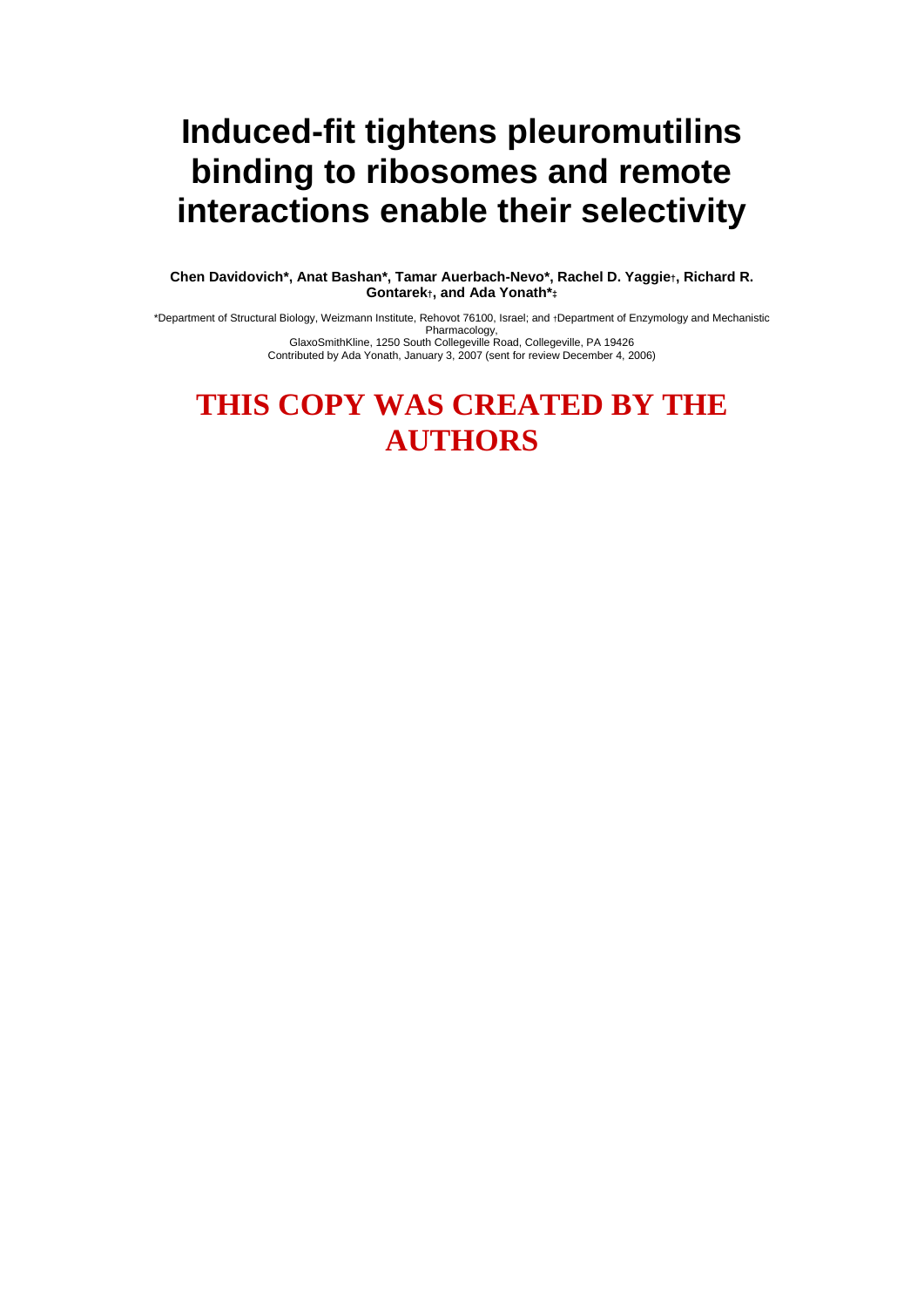## **Induced-fit tightens pleuromutilins binding to ribosomes and remote interactions enable their selectivity**

**Chen Davidovich\*, Anat Bashan\*, Tamar Auerbach-Nevo\*, Rachel D. Yaggie†, Richard R. Gontarek†, and Ada Yonath\*‡**

\*Department of Structural Biology, Weizmann Institute, Rehovot 76100, Israel; and †Department of Enzymology and Mechanistic Pharmacology, GlaxoSmithKline, 1250 South Collegeville Road, Collegeville, PA 19426

Contributed by Ada Yonath, January 3, 2007 (sent for review December 4, 2006)

JAS

**New insights into functional flexibility at the peptidyl transferase center (PTC) and its vicinity were obtained by analysis of pleuromutilins binding modes to the ribosome. The crystal structures of** *Deinococcus radiodurans* **large ribosomal subunit complexed with each of three pleuromutilin derivatives: retapamulin (SB-275833), SB-280080, and SB-571519, show that all bind to the PTC with their core oriented similarly at the A-site and their C14 extensions pointing toward the P-site. Except for an H-bond network with a single nucleotide, G2061, which involves the essential keto group of all three compounds, only minor hydrophobic contacts are formed between the pleuromutilin C14 extensions and any ribosomal component, consistent with the PTC tolerance to amino acid diversity. Efficient drug binding mode is attained by a mechanism based on induced-fit motions exploiting the ribosomal intrinsic functional flexibility and resulting in conformational rearrangements that seal the pleuromutilin-binding pocket and tightens it up. Comparative studies identified a network of remote interactions around the PTC, indicating that pleuromutilins selectivity is acquired by nonconserved nucleotides residing in the PTC vicinity, in a fashion resembling allosterism. Likewise, pleuromutilin resistant mechanisms involve nucleotides residing in the environs of the binding pocket, consistent with their slow resistance-development rates.**

antibiotics  $|$  functional flexibility  $|$  ribosome crystallography  $|$ peptidyl transferase center | retapamulin

**A**s a result of the dramatic increase in antibiotic resistance among pathogenic bacterial strains, which now represents a significant health threat (1), the arsenal of efficient antibacterial drugs is being depleted. A promising strategy for alleviating this problem is the introduction of antibiotics from classes that have a unique mode of action. Owing to the critical role of ribosomes in cell vitality, various clinically relevant antibiotics target its functional sites. Although most of these sites are highly conserved, some of them consist of a single or a few elements that underwent evolutionary diversity, and thus enable the distinction between pathogenic and eukaryotic ribosomes, a major factor in facilitating their clinical use. Position 2058 in the macrolide binding pocket (adenine in eubacteria, guanine in eukaryotes) is an example for a rRNA sequence divergence that is used as an efficient tool for antibiotics selectivity, as well as for genetic or chemical modifications acquiring resistance. The peptidyl transferase center (PTC), however, is almost fully conserved across all kingdoms of life, yet hosting several families of antibiotics, among them are the pleuromutilins that selectively target the bacterial ribosome with a slow development of resistance.

Pleuromutilin is a natural product of the fungi *Pleurotus mutilus* (now called *Clitopilus scyphoides*) (2) (Fig. 1), which was used as a base for a class of antibacterial agents (3), designed for clinical utilization by targeting eubacterial ribosomes. They consists of a common tricyclic mutilin core, a C21 keto group, essential for antimicrobial activity (3) and various substituents at its C14, most of which are extensions of diverse chemical nature. During the early 1980s, extensive effort was made to formulate azamulin (Fig. 1) for

clinical use in human  $(4, \S, \P, \|)$  because it is active against many clinical isolates, including erythromycin and tetracycline-resistant strains. However, because it strongly inhibits cytochrome P450\*\*, it never progressed beyond phase I clinical trials.†† Continuous efforts to develop pleuromutilin antibiotics yielded several semisynthetic derivatives, some of which with elevated activity over a broad spectrum of pathogens. The most advanced compound, retapamulin (SB-275833; SmithKline Beecham), has potent activity against Gram-positive pathogens (5–11) and a low propensity to select for resistance (12), has recently completed phase III clinical trials as a topical agent, showing that all strains of *Staphylococcus aureus* and *Streptococcus pyogenes* were susceptible to retapamulin with MICs  $\leq 0.5$   $\mu$ g/ml (13, 14).

Retapamulin and SB-280080 (Fig. 1) are C14-sulfanyl-acetate derivatives of pleuromutilin. This group, which includes also tiamulin, valnemulin, and azamulin, is characterized by a broad-spectrum activity against various clinically relevant bacterial strains (8, 15) but limited oral bioavailability (15, 16). However, the C14-acylcarbamate derivatives, which include SB-571519 (Fig. 1), undergo reduced metabolism (16), thus more suitable for oral administration. As observed biochemically, pleuromutilins interfere with peptide bond formation (17–21). Consistently, the only available crystal structure of a pleuromutilin antibiotic, tiamulin, bound to the large ribosomal subunit verifies binding to the PTC (22).

Here, we present the crystal structures of complexes of the large ribosomal subunit of the model pathogen *Deinococcus radiodurans* (D50S) with three pleuromutilin derivatives, SB-275833, SB-280080, and SB-571519, which represent the two groups of the semisynthetic pleuromutilins described above. Thorough compar-

Author contributions: C.D., A.B., R.R.G., and A.Y. designed research; C.D., A.B., T.A.-N., and R.D.Y. performed research; T.A.-N. contributed new reagents/analytic tools; C.D., A.B., and A.Y. analyzed data; and C.D., A.B., and A.Y. wrote the paper.

Conflict of interest: R.R.G. is an employee and shareholder of GlaxoSmithKline; R.D.Y. is an employee of GlaxoSmithKline.

Freely available online through the PNAS open access option.

Abbreviation: PTC, peptidyl transferase center.

<sup>‡</sup>To whom correspondence should be addressed. E-mail: ada.yonath@weizmann.ac.il.

<sup>§</sup>Hildebrandt, J., Berner, H., Laber, G., Schuetze, E., Turnowsky, F. (1983) in *Proceedings of the 13th Internal Congress of Chemotherapy*, eds. Spitzy, K., Karrer, K. (H. Egermann, Vienna), Vol. 5, pp. 108/124–108/128 (abstr.).

<sup>¶</sup>Hoegenauer, G., Brunowsky, W. (1983) in *Proceedings of the 13th Internal Congress of Chemotherapy*, eds. Spitzy, K., Karrer, K. (H. Egermann, Vienna), Vol. 5, pp. 108/133–108/ 137 (abstr.).

<sup>-</sup> Von Graevenitz, A., Bucher, C., Spitzy., K. H., Karrer, K. (1983) in *Proceedings of the 13th Internal Congress of Chemotherapy*, eds. Spitzy, K., Karrer, K. (H. Egermann, Vienna), Vol. 5, pp. 108/3–108/5 (abstr.).

<sup>\*\*</sup>Schuster, I., Fleschurz, C., Hildebrandt, J., Turnowsky, F., Zsutty, H., Kretschmer, G., Spitzy, K. H., Karrer, K. (1983) in *Proceedings of the 13th Internal Congress of Chemotherapy*, eds. Spitzy, K., Karrer, K. (H. Egermann, Vienna), Vol. 5, pp. 108/42–108/46 (abstr.).

<sup>††</sup>Ganzinger, U., Stephen, A., Obenaus, H., Baumgartner, R., Walzl, H., Brueggemann, S., Schmid, B., Racine, R., Schatz, F., Haberl, H., *et al*. (1983) in *Proceedings of the 13th Internal Congress of Chemotherapy*, eds. Spitzy, K., Karrer, K. (H. Egermann, Vienna), Vol. 5, pp. 108/53–108/57 (abstr.).

<sup>© 2007</sup> by The National Academy of Sciences of the USA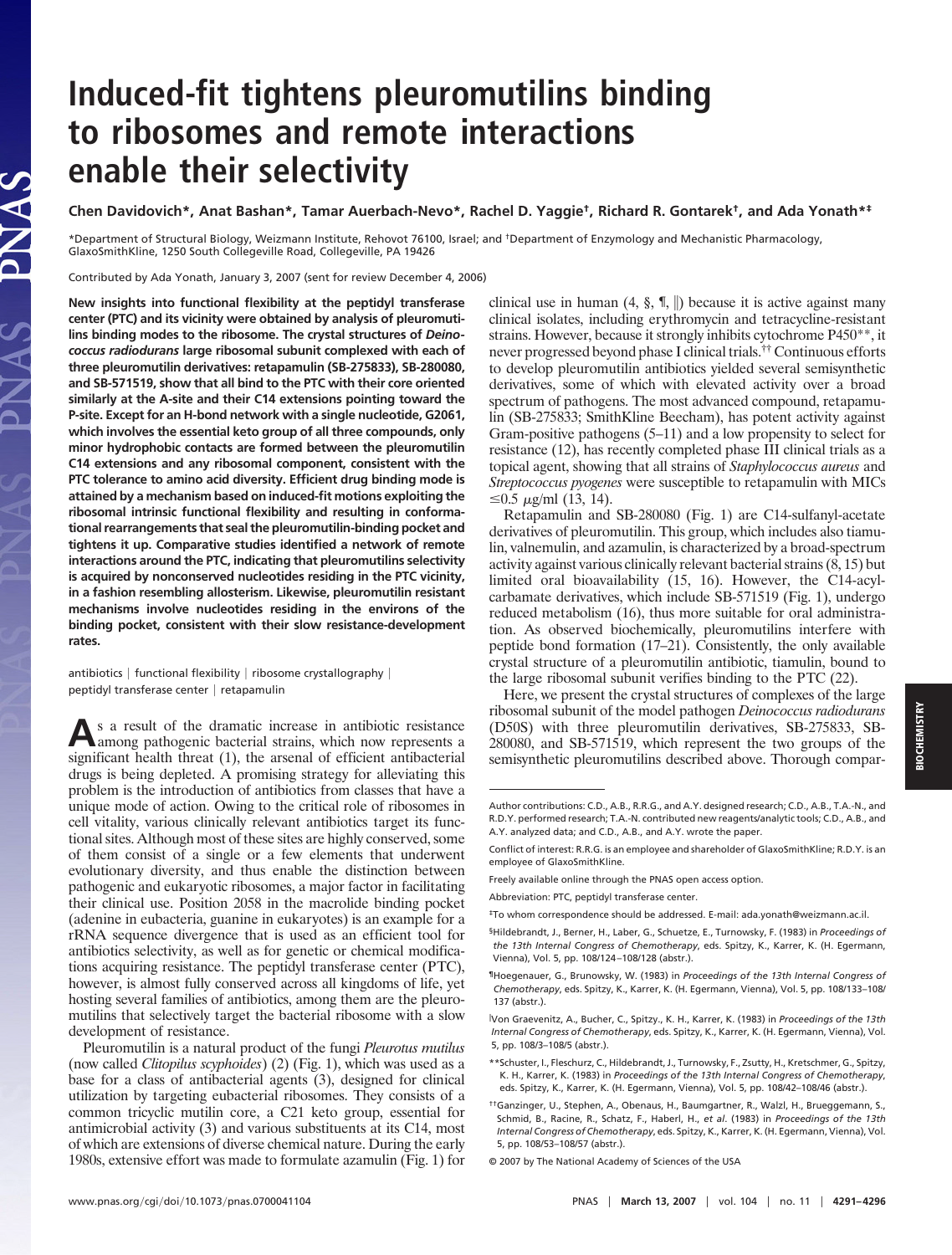

**Fig. 1.** Chemical formula of selected pleuromutilin derivatives. Typically, the tricyclic mutilin core is conserved among pleuromutilin derivatives. Notable is the variability of the C14 extension ( $R_1$  in the large box). Large box, previously studied pleuromutilins (*Left*); pleuromutilins characterized in the current study (*Right*); mutilin and the natural pleuromutilin (*Upper Left*); acylcarbamate semisynthetic derivatives (*Lower*). Notable is the conserved C21 carbonyl that is crucial for pleuromutilins activity (3, 16). (*Upper Right*) Small box, R2, the acyl-carbamate derivative SB-571519 includes an additional hydroxyl that substituted on C2.

isons between the structures of these three complexes, the structure of native D50S and of its complex with tiamulin led to the discovery of a mechanism for their activity, and revealed the principles underlining their selectivity and their modes of action.

#### **Results**

Complete crystallographic data sets of complexes of D50S with SB-571519, SB-280080, and retapamulin (SB-275833) yielded electron density maps at 3.50, 3.56, and 3.66-Å resolution, respectively (Table 1), in which the location and conformation of each of the three bound compounds were unambiguously resolved (Fig. 2). Grouped occupancy refinement yielded a value of  $\approx 1.0$  for all three compounds, confirming that the they are quantitatively bound, in accord with the high binding affinity observed (Table 2) in a competitive ribosome-binding assay by using a radiolabeled pleuromutilin derivative (21).

The electron density maps of all three pleuromutilins complexes (Fig. 2 *a*–*c*) indicate that each of the pleuromutilins are located at the PTC, as in tiamulin (22), in the vicinity of the location that should have been occupied by the transition state intermediate of peptide bond formation (23). Their tricyclic cores are oriented similar to that observed for tiamulin (Fig. 3) and interact with the 23S RNA domain V (Fig. 2 *d*–*f*) by hydrophobic interactions and hydrogen bonds, formed mainly with surrounding nucleotides, namely A2503, U2504, G2505, U2506, C2452, and U2585. The C11 hydroxyl group of all of the compounds is located in a position suitable for hydrogen bonding to G2505 phosphate, as previously observed for tiamulin. In SB-280080 and SB-571519, it can be involved in an additional H-bond with the O2' hydroxyl of A2503 (Fig. 2d and f). The additional hydroxyl group of SB-571519 C2 ( $R_2$ ) in Fig. 1) may be involved in polar interactions or an H-bond with O3' or O5' phosphoester of G2505 (Fig. 2d), because the distances between its oxygen and G2505 phosphoester oxygens are 3.2 and 3.0 Å, respectively.

As observed for tiamulin (22), the essential (3) C21 keto group (Fig. 1) of the C14 extension of all three compounds is involved in two to three hydrogen bonds with G2061. This H-bond network is similar for all three compounds, including the carbamate derivative SB-571519 that utilizes its additional carbonyl as an alternative H-bond acceptor (Fig. 2 *d*–*f*). Apart from these H-bonds with G2061, it seems that the pleuromutilins' C14 extension is involved only in minor hydrophobic contacts with ribosomal nucleotides.

Among the conformational rearrangements of the rRNA observed upon binding of all three studied pleuromutilins (Fig. 2 *g*–*i*), the most notable is the 40° rotation of U2506 base toward the tricyclic core, a motion that closes tightly the binding pocket on the bound compound. An additional conformational rearrangement, of the flexible base of U2585 (24, 25), was also detected. In eubacteria, in the absence of substrates or inhibitors, this flexible nucleotide (26) is located in a position (27–29) that should interfere or interact with C14 extension of all studied pleuromutilins, including tiamulin. Consequently, to avoid steric hindrance, in the presence of pleuromutilins U2585 undergoes a slight shift, which allows for interactions between its base and that of U2506, thus stabilizing the conformations of both nucleotides in the bound state (Fig. 2 *d*–*f*). In the SB-571519- and SB-280080-bound forms, U2585 forms a single hydrogen bond with U2506, whereas in the retapamulin complex the distance between the two bases allows for van der Waals or similar interactions.

It was previously suggested that mutations in ribosomal protein L3 reduce bacterial susceptibility to pleuromutilins by indirect influence of the binding pocket conformation (22, 30, 31). Unambiguous tracing of protein L3 Arg-144 could be performed owing to the high quality of the electron density map of SB-571519 complex, as it was constructed from a complete dataset collected form a single crystal with significant redundancy (Table 1), showed that it extends toward the PTC, and interacts electrostatically with U2506 phosphate, but does not make any contacts with the pleuromutilin compound (Fig. 4*a*). In addition, no significant conformational rearrangements were detected in protein L3 in case of all studied pleuromutilin derivatives as well as tiamulin (22).

## **Discussion**

**Induced-Fit Mechanism for Pleuromutilin Binding.** U2506 and U2585 undergo the most significant rRNA structural rearrangements upon binding of all three pleuromutilins. The conformational alterations of U2506 tightly close the binding pocket on the bound tricyclic core of all pleuromutilins (Fig.  $2 g-i$ ). The altered conformation of U2506 is stabilized by its hydrophobic interactions with the bound compound as well as by its interactions with U2585, which shifts away from the C14 extension. These interactions may account for the protection of N3 in U2506 and U2585 on chemical footprinting by 1-cyclohexyl-3-(2-morpholinoethyl) carbodiimide metho-*p*-toluenesulfonate in *Escherichia coli* and *B. hyodysenteriae* in the presence of tiamulin, valnemulin, pleuromutilin, and the carbamate derivative SB-264128 (Fig. 1) (20, 30–32). It is worth noting that U2506 and U2585 motions are not conditional for pleuromutilins binding because slightly different location of the compound can partially compensate for it, as observed for tiamulin, an additional C14-sulfanyl acetate derivative (22).

U2506 and U2585 nucleotides were identified as essential for ribosomal function biochemically (33) and by systematic genetic selection (34). Both nucleotides are highly flexible, as shown by the differences of their orientations in crystals kept in environments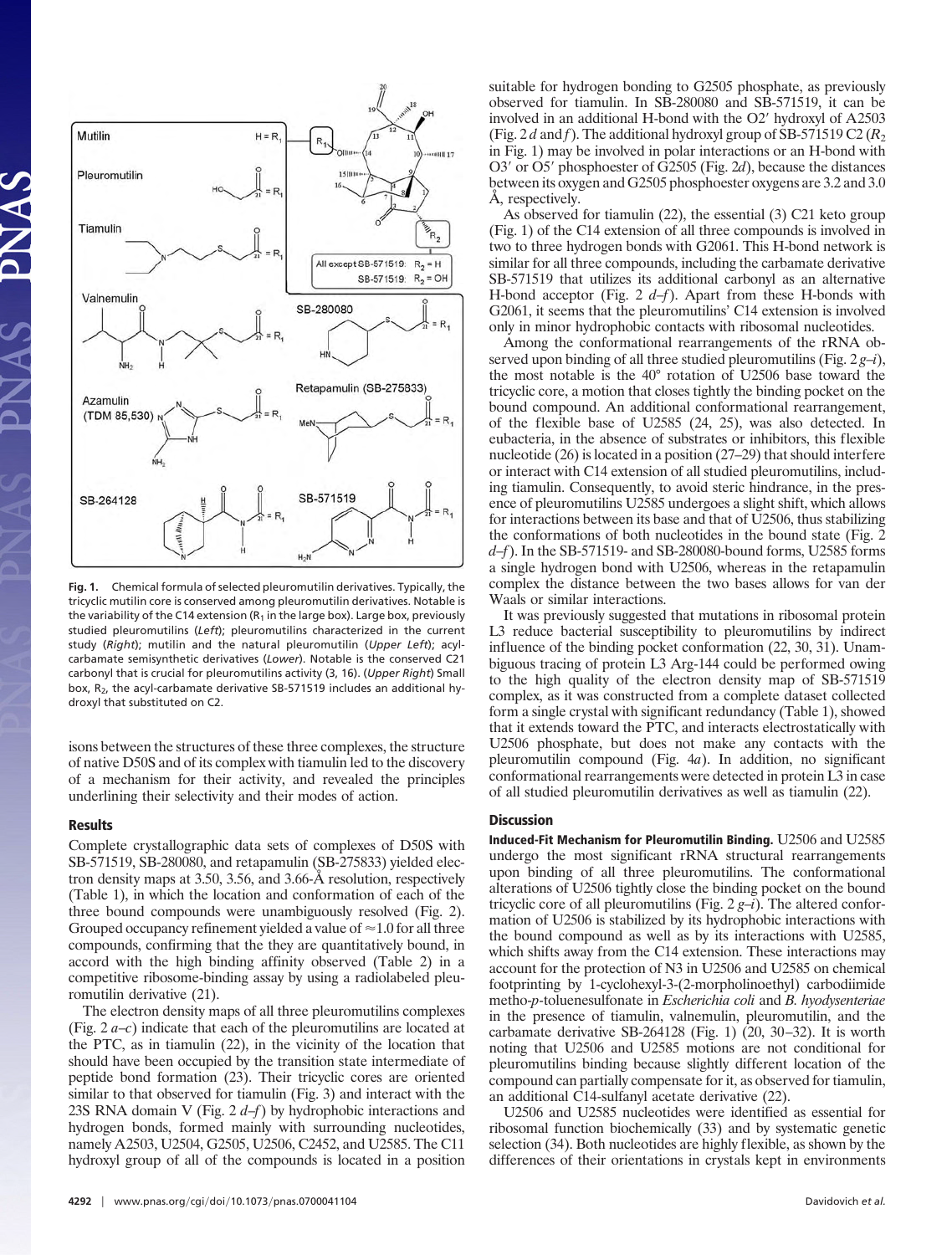### **Table 1. Data statistics**

| Compound                    | SB-571519                   | SB-280080                   | Retapamulin<br>(SB-275833)  |
|-----------------------------|-----------------------------|-----------------------------|-----------------------------|
|                             |                             |                             |                             |
| Space group                 | 1222                        | 1222                        | 1222                        |
| a                           | 170.4                       | 170.5                       | 170.1                       |
| b                           | 405.8                       | 412.7                       | 405.9                       |
| $\epsilon$                  | 703.8                       | 696.7                       | 695.2                       |
| Diffraction data statistics |                             |                             |                             |
| X-ray source                | ID19, SBC/APS               | ID19, SBC/APS               | ID19, SBC/APS               |
| Wavelength, Å               | 1.033201                    | 0.97933757                  | 0.979290                    |
| Number of crystals          |                             | 7                           | 9                           |
| Crystal oscillation         | $0.3^{\circ} - 0.8^{\circ}$ | $0.3^{\circ} - 0.4^{\circ}$ | $0.3^{\circ} - 0.5^{\circ}$ |
| Resolution, Å               | 30-3.50 (3.62-3.50)         | 30-3.56 (3.69-3.56)         | 30-3.66 (3.79-3.66)         |
| Unique reflections          | 284.085                     | 263,433                     | 243,598                     |
| Observed reflections        | 1,400,909                   | 1,541,408                   | 1,973,738                   |
| Redundancy                  | 4.9(4.1)                    | 5.9(3.2)                    | 8.1(3.7)                    |
| Completeness, %             | 92.7 (84.9)                 | 90.7 (70.2)                 | 93.1 (70.0)                 |
| $< I > I < \sigma$ >        | 6.3(1.5)                    | 7.2(1.5)                    | 9.1(1.4)                    |
| R-merge, %                  | 18.4 (79.7)                 | 16.8 (70.2)                 | 19.0 (79.1)                 |
| Refinement                  |                             |                             |                             |
| R-factor, %                 | 27.5                        | 27.6                        | 26.0                        |
| R-free (5%), %              | 33.4                        | 33.8                        | 33.4                        |
| rmsd bonds, Å               | 0.008                       | 0.008                       | 0.008                       |
| rmsd angles, °              | 1.4                         | 1.4                         | 1.4                         |

that are close (27) or far (35) from physiological conditions. Consistently, conformational rearrangements of both nucleotides were observed in several crystal structures of complexes of the large ribosomal subunit with substrate analogs (36). In particular, U2585 flexibility was suggested to provide means for the 3' end tRNA Ato P-site rotatory motion (26), for D-amino acid rejection (25), and for facilitating the synergistic action of the streptogramins (24). Hence, it appears that the binding of pleuromutilins utilizes the intrinsic flexibility of the ribosome, and thereby undergoes induced fit for binding of a large ensemble of compounds. Such an inducedfit mechanism is consistent with kinetic data showing a prolonged retapamulin off-rate from *S. aureus* ribosomes, as well as with data suggesting that retapamulin inhibits P-site substrate binding independently of substrate concentration (21).

**C14 Extension Is Located in the PTC Void.** In all cases, the C14 extension is located in the PTC and is held mainly by a two- to three–hydrogen-bond network between G2061 and the essential C21 keto of the bound compound (3). In addition, in all cases U2585 is shifted away from the bound compound, to allow pleuromutilins binding. However, although in its altered location U2585 is in close proximity to C14 extension, it does not interact with it (Fig. 2 *d*–*f*), regardless of the chemical nature of the C14 extension. The most prominent alteration of U2585 has been observed in the presence of the rigid C14 extension of SB-571519, where U2585 is shifted  $>3$ Å away from its native conformation (Fig. 2*g*).

In all three cases, the C14 extensions are located at the PTC, between the locations of the acetylated and the peptidylated tRNA CCA ends (Fig. 3) (37). All amino acids, of varying chemical



**Fig. 2.** Selected regions from the crystal structures of the large ribosomal subunit from *D. radiodurans* complexed with pleuromutilin acyl-carbamate derivative SB-571519 (in red: *a*, *d*, and *g*) and two sulfanyl-acetate derivatives retapamulin (SB-275833) (in yellow: *b*, *e*, and *h*) and SB-280080 (in pink: *c*, *f*, and *i*) at 3.50, 3.66, and 3.56-Å resolution, respectively. (*a*–*c*)  $2 F_0 - F_c$  electron density maps, contoured at 1.5  $\sigma$  level. (*d–f*) Interactions between pleuromutilin derivatives and 23S rRNA (the 23S rRNA bound conformation is shown in dark blue for SB-571519, orange for SB-275833, and cyan for SB-28008). All show H-bonds between G2061 and pleuromutilins' C14 extension and the possibility of H-bond between C11 hydroxyl and G2505 phosphate. In SB-571519 and SB-280080 complexes, C11 hydroxyl may serve as acceptor in an additional H-bond with the OH group of A2503 O2', and a nontypical H-Bond is observed between U2585 and U2506. (*g*–*i*) Induced-fit mechanism promotes pleuromutilins binding (color code as in *d*–*f*). In all, the unbound 23S rRNA (PDB ID code 1NKW) is black, and the pleuromutilin-bound conformations are colored. On binding, U2585 translates away from the C14 extension and U2506 rotates toward the pleuromutilin and thus closes tightly the binding pocket. H-bonds (*d* and *f*) or other interactions (*e*) between the two shifted nucleotides may further stabilize the rRNA conformation at the bound state.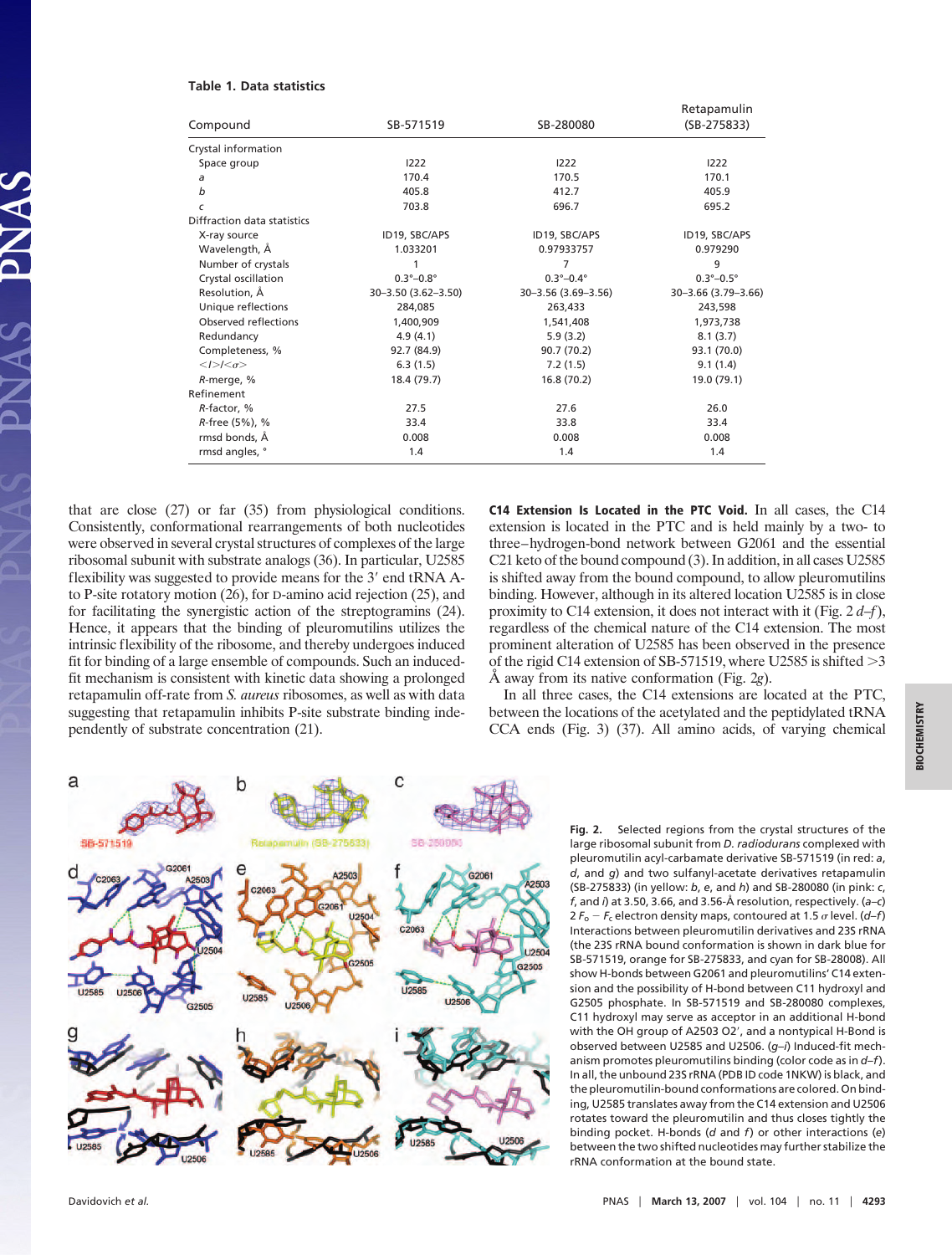**Table 2. Affinities of pleuromutilin derivatives in binding to** *E. coli* **ribosomes**

| Compound  | $K_{\rm d}$ , nM |  |
|-----------|------------------|--|
| SB-275833 | $20 + 0.05$      |  |
| SB-280080 | $75 + 14$        |  |
| SB-571519 | $111 + 32$       |  |

Values are results  $\pm$  standard error from two independent experiments.

characteristics, can be equally accommodated in this space. As this region contain only a few candidates for interactions, by its nature it should tolerate binding of various chemical moieties (38). This explains why all C14 extensions of the bound compounds hardly interact with PTC components. Instead, longer extensions may interact with distal rRNA nucleotides, as observed crystallographically for tiamulin (22) or suggested, based on biochemical evidences, for valnemulin (37). The small number of interactions of the C14 extensions rationalizes the similar activity of the different C14 pleuromutilin derivatives (39) and permits more flexibility in the design of this moiety.

Comparing the present findings with previous results (3, 16, 21) indicated that conditional to pleuromutilins activity is the H-bond network of C14 with G2061. Of importance is the C21 carbonyl group (Fig. 1) that exists also in the pleuromutilin mother compound and forms an H-bond with G2061 in all of the structurally studied pleuromutilins. Consistently, attempts to eliminate this



**Fig. 3.** Four pleuromutilin derivatives superimposed in the binding pocket. (*a*) A surface representation of the binding pocket. Several nucleotides have been removed to permit a clear view of the binding site. The structure of D50S/SB-517519 was used for surface representation. (*b*) A side view of pleuromutilins with the 3' ends of an A-site tRNA mimic and the derived P-site tRNA (31). All pleuromutilin derivatives presented here are located at the PTC, with their tricyclic core oriented similar to tiamulin (22) and their C14 extensions placed within the PTC.

group resulted in significantly lower or no activity (3, 16). An example for a successful modification of C14 extension is the C14-acyl-carbamate pleuromutilin derivatives, here represented by SB-571519. The slightly decreased binding affinity of the acylcarbamate derivative in comparison to the sulfanyl-carbamate derivatives (Table 2) may result from less optimal H-bond formed by the rigid acyl-carbamate group with G2061. This may lead to a slightly lower affinity of SB-571519 in respect to the studied sulfanyl acetate derivatives (Table 2). Importantly, it was shown that this slight decrease in activity can be tolerated clinically, in view of the low metabolism rates of the acyl-carbamates (15, 16) compared with the C14-sulfanyl-acetate derivatives, which are rapidly eliminated by cytochrome P450.\*\*

**Pleuromutilin Resistance.** The slow stepwise manner of the appearance of pleuromutilin resistance is consistent with the finding that several pleuromutilin resistant strains include more than one mutation (31). Furthermore, the majority of the nucleotides that are mutated for acquiring resistance do not directly interact with the bound compound, consistent with the essentiality of the interacting nucleotides for ribosomal function. It appears, therefore, that the strategy for acquiring resistance to antibiotics targeting the vicinity of the PTC is mutating nonconserved ribosomal components that do not belong to the essential portion of the PTC, but are involved in an interaction network with PTC nucleotides in a manner crucial for the organization of its functional conformation. Thus, it appears that these mutations reshape the conformation of this region, and/or alter its functional flexibility, in a fashion similar to allosteric rearrangements.

Likewise, the nonconserved region of L3 protein, residing in the vicinity of the PTC highly conserved nucleotides, enables such mechanism by mediating fine tuning of the PTC key nucleotides. The crystal structures of ribosome bound pleuromutilins presented here confirm that the majority of pleuromutilin-rRNA interactions are between the tricyclic core and the binding pocket, and that most of these contacts are formed regardless of the chemical nature of their C14 extension (Fig. 2 *d*–*f*). Furthermore, the addition of hydroxyl group at C2 in SB-571519 did not result in remarkably different binding orientation. Hence, it is not surprising that many pleuromutilin resistance mutations, identified in animal pathogens, involve nucleotides residing in the vicinity of the mutilin core, namely G2032, C2055, G2447, C2499, A2572, and U2504 (31). A similar effect has been previously observed for several mutations in the nearby protein L3.

Although different in sequence, in all known structures of the large ribosomal subunit (27–40) protein L3 penetrates deeply toward the PTC (Fig. 4 *a*–*c*). Several mutations that cluster in a loop-like region of L3 at the proximity of the PTC induce resistance or reduce susceptibility to pleuromutilins (31) (Fig. 4*b*), presumably by altering the rRNA conformation or flexibility in the vicinity of the binding site (22, 30). Similar resistance mechanisms were observed in yeasts (41, 42), where mutations in the corresponding L3 residues 255 to 257 (43) are responsible for anisomycin resistance

In D50S/SB-571519 complex, Arg-144 of L3 interacts electrostatically with the phosphate of U2506 (Fig. 4*a*), a nucleotide playing a key role in pleuromutilin binding, thus showing that this L3 region is capable of interacting with PTC nucleotides involved in pleuromutilin binding. These particular electrostatic interactions may be specific to *D. radiodurans*, as the entire 6-aa loop-like region of L3 hosting Arg-144 displays a rather high sequence diversity (Fig. 4*b*). Nevertheless, the principle of reshaping a functional region composed of highly conserve nucleotides by using a nonconserve protein segment, is likely to be of a general character.

**Pleuromutilin Selectivity Acquired by Remote Interactions.** The key for clinical usage of antibiotics is their selectivity, namely the distinction between pathogens and their eukaryotic hosts. As the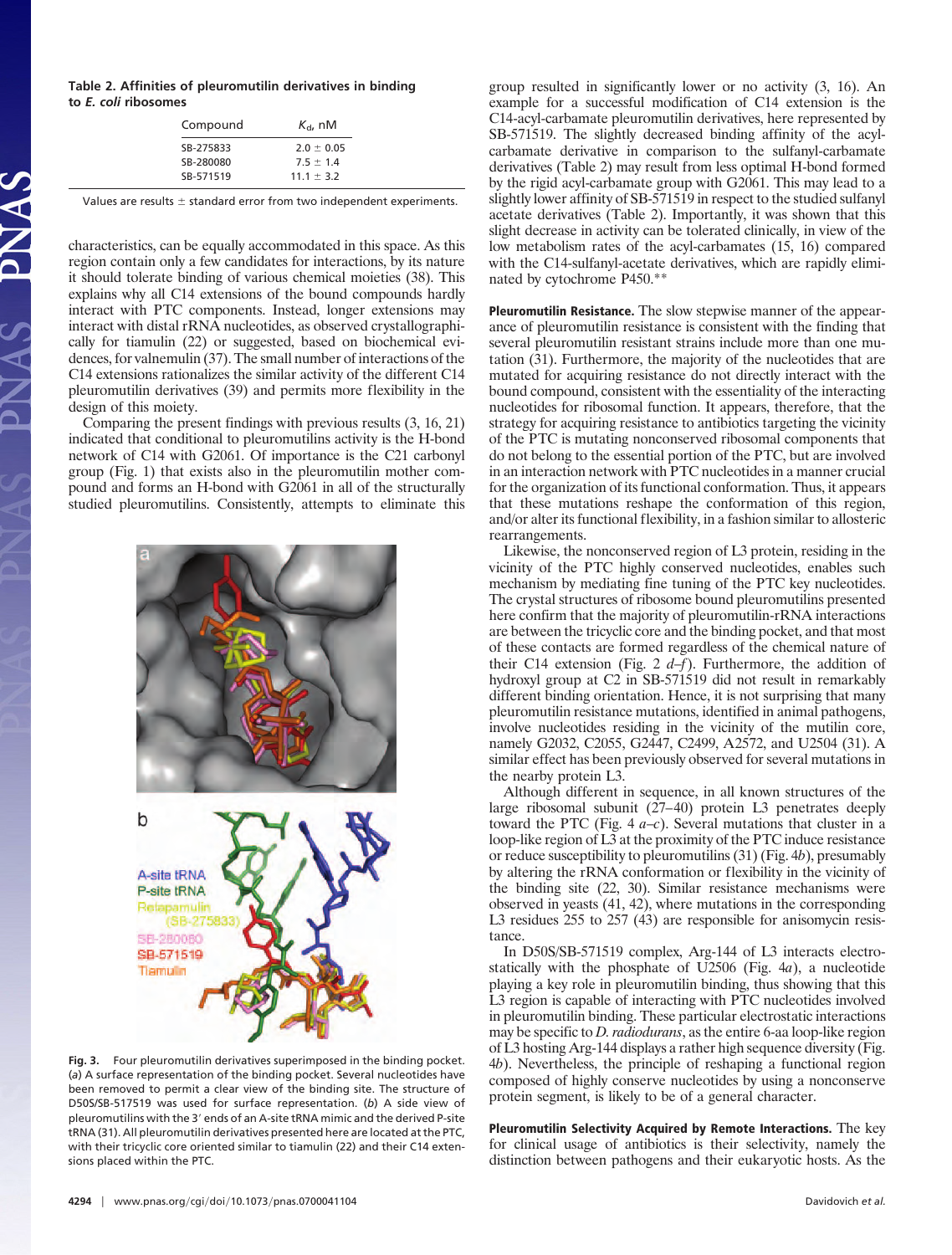

**Fig. 4.** Remote factors acquiring resistance and selectivity. (*a– c*) Possible contribution of L3 to pleuromutilin resistance. (*a*) 2 *F*<sup>o</sup> – *F*<sup>c</sup> electron density map of the carbamate-derivative (red) SB-571519. 23S rRNA nucleotides are shown in black, and protein L3 Arg144 in green. Blue mesh is contoured at 1.0 $\sigma$ . The red meshes (contoured at 5.0 $\sigma$ ) indicate phosphate locations. (b) Multiple sequence alignment of protein L3 from selected bacteria. Top numbering according to *E. coli* (where Arg144 of *D. radiodurans* is Asn149), bottom bars indicate conservation among these strains, and yellow circles indicate mutations with reduced pleuromutilin susceptibility in *E. coli* (30), *S. pyogenes*, *S. aureus* (12), *B. pilosicoli*, and *B. hyodysenteriae* (31). Most of these mutations are located in a highly diverse 6-aa window (orange box). In *D. radiodurans*, this window includes Arg144 (green square). (*c*) L3 protein penetrate from the surface of the ribosome deeply toward the vicinity of the PTC (right image, L3 in green, SB-571519 in red). The L3 nonconserve loop-like region (consisting of six amino acids, shown in *b* in the orange box) is colored yellow in the center and left image. In *D. radiodurans*, Arg144 electrostatically interacts with U2506 phosphate (*a*). 23S rRNA nucleotides 2504 to 2506 (left, gray surface representation) define a large portion of induced-fit binding pocket, obtained mainly by conformational change of U2506 (see Fig. 2 *g–i* and *Induced-Fit Mechanism for Pleuromutilin Binding*). (*d*) Differences in remote nucleotides acquire pleuromutilin selectivity. An example is U2504, which is among the nucleotides that define pleuromutilins binding site. In eubacteria it points toward the PTC, whereas in the Archaeon H50S, this nucleotide stacks with 2055, which is A in eukarya and archaea but C in eubacteria. This stacking seems to stabilize U2504 position away from the binding pocket. SB-571519 is red; nucleotides 2504 and 2055 are blue in its complex with D50S and purple in H50S.

pleuromutilins bind to the highly or universally conserved PTC nucleotides (44), their selectivity is attributed to differences in the boundaries of the binding pocket induced by the non conserved nucleotides residing in its vicinity. Thus, pleuromutilins seem to discriminate between eubacteria and higher organisms in a fashion similar to that used for acquiring resistance, exploiting interactions between nucleotides that do not interact with the bound compounds, in a manner resembling allosteric effects.

An example for kingdom-related differences in the orientation of a major element in the binding pocket is nucleotide U2504. In the structure of the eubacterial large ribosomal subunit from *D. radiodurans* (27), in its complex with pleuromutilin (22), and in eubacterial *E. coli* ribosome (28), this nucleotide points into the pleuromutilin binding pocket (Fig. 4*d*), whereas in the large ribosomal subunit of the Archaeon *Haloarcula marismortui*, H50S (35) this nucleotide is tilted away from the binding site, presumably owing to its interactions with C2055. The difference in the identity of this nucleotide, namely cytosine in eubacteria but adenine in archaea  $(>80\%)$  and eukarya  $(>96\%)$  (44) seems to indirectly alter the binding site conformation, and consequently the affinity of pleuromutilins. In support of this hypothesis is the C2055A mutation that decreases the susceptibility of *Brachyspira* species to pleuromutilins (31). An additional component that may promote drug discrimination is the significant sequence variability of protein L3 loop-like region that may trigger rRNA conformational differences among the pleuromutilin-binding pocket of ribosomes from different species.

### **Conclusions**

Our studies revealed an induced-fit mechanism to promote tight binding, hinging on using its inherent flexibility and allowing for the rotational motion of a specific nucleotide, U2506. Interestingly, the dynamic properties of this nucleotide that seem to play a key role in ribosomal function are exploited for enhancing the tightness of the binding of ribosome inhibitors, the pleuromutilins. Thus, on pleuromutilin binding, the motion of U2506 closes the binding pocket on the bound mutilin core, which is involved in most of its interactions with its binding pocket.

An interaction network around the ribosome active site, which plays a key role in preserving its active conformation and allowing for its inherent functional flexibility, has been identified by investigating the modes of pleuromutilins binding to the eubacterial ribosome. Because all of the nucleotides that directly interact with the bound compounds are involved in peptide bond formation, therefore highly or universally conserved, they cannot contribute to selectivity. Likewise, these nucleotides are unlikely to undergo mutations. Consequently, resistance to pleuromutilins is acquired mainly by the mutations of less conserved nucleotides that do not interact with the bound compound, but can alter the surface of the binding pocket through remote interactions. Likewise, variability among species can be attributed to the PTC conformation. For example, the proximity of a loop-like region of protein L3 to pleuromutilin binding site, in the immediate vicinity of the PTC, may lead to diversity enabling fine tuning of rRNA conformation or flexibility without altering the PTC conserved nucleotides, hence contributing to the pleuromutilins selectivity.